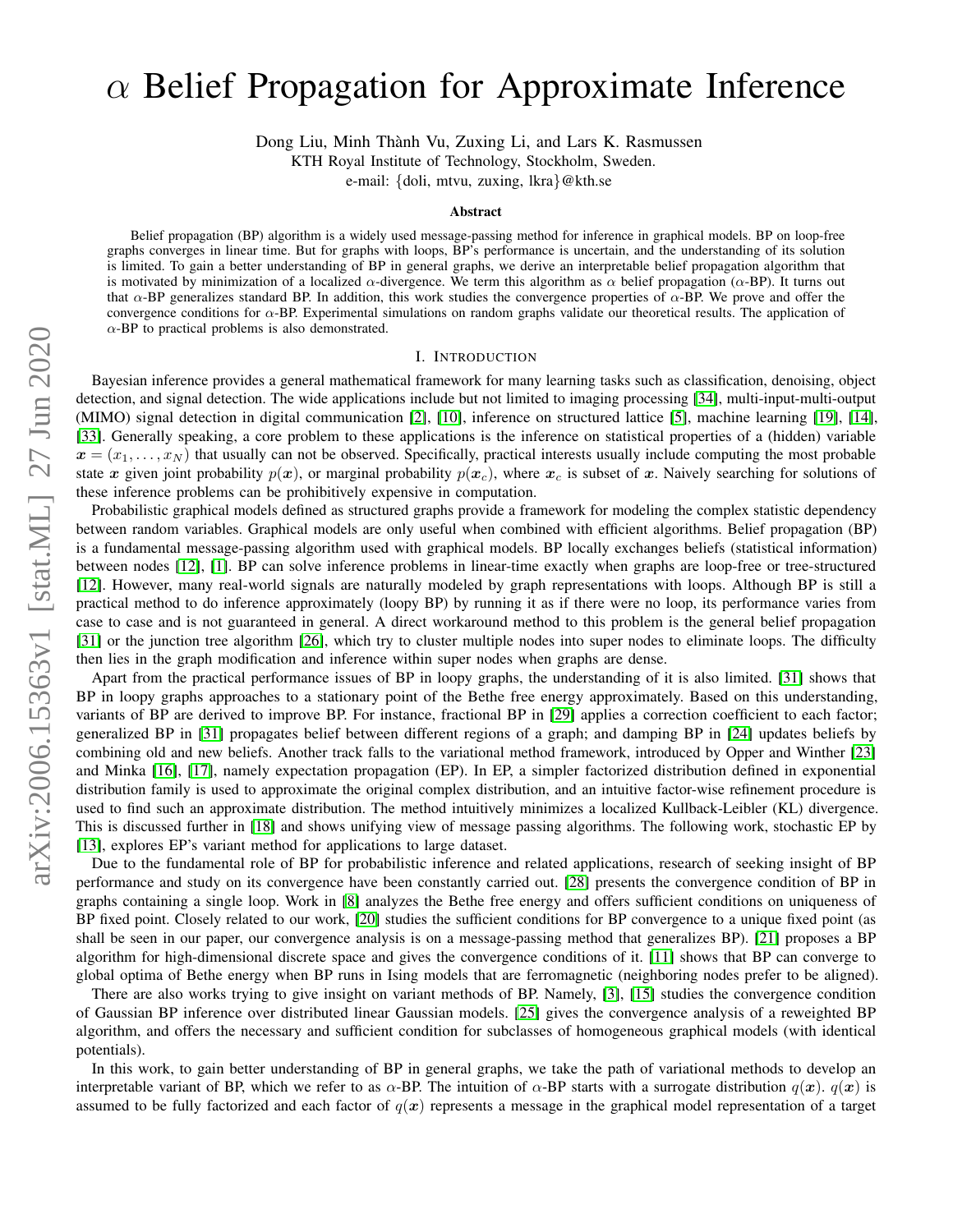

Fig. 1. Graphic model illustration of  $p(x)$  in [\(5\)](#page-2-0).

<span id="page-1-1"></span>distribution  $p(x)$ . We derive a message-passing rule that is induced by minimizing a localized  $\alpha$ -divergence. The merits of  $\alpha$ -BP are as follows:

- a.  $\alpha$ -BP is derived intuitively as localized minimization of  $\alpha$ -divergence between original distribution p and surrogate distribution  $q$ .
- b.  $\alpha$ -BP generalizes the standard BP, since the message-passing rule of BP is a special case of  $\alpha$ -BP.

c.  $\alpha$ -BP can outperform BP significantly in full-connected graphs while still maintaining simplicity of BP for inference.

Apart from the algorithm itself, we give the convergence analysis of  $\alpha$ -BP. Sufficient conditions that guarantee the convergence of  $\alpha$ -BP to a unique fixed point, are studied and obtained. It turns out that the derived convergence conditions of  $\alpha$ -BP depend on both the graph and also the value of  $\alpha$ . This result suggests that proper choice of  $\alpha$  can help to guarantee the convergence of  $\alpha$ -BP. In addition, performance improvement of  $\alpha$ -BP over standard BP is demonstrated in a practical application.

#### <span id="page-1-0"></span>II. PRELIMINARY

<span id="page-1-3"></span>We provide some preliminaries in this section that are needed in this paper.  $\alpha$ -divergence is introduced firstly and then a Markov random field is explained.

#### *A. Divergence Measures*

 $\alpha$ -divergence, introduced in [\[35\]](#page-9-26), [\[18\]](#page-9-16), is a typical way to measure how different two measures characterized by densities p and q are. The definition of  $\alpha$ -divergence is as follows,

$$
\mathcal{D}_{\alpha}(p||q) = \frac{\int_{\mathbf{x}} \alpha p(\mathbf{x}) + (1 - \alpha)q(\mathbf{x}) - p(\mathbf{x})^{\alpha} q(\mathbf{x})^{1 - \alpha} d\mathbf{x}}{\alpha(1 - \alpha)},
$$
\n(1)

where  $\alpha$  is the parameter, p and q are not necessary to be normalized.

KL divergence as another way of characterizing difference of measures, is closely related with α-divergence. KL divergence is defined as

$$
KL(p||q) = \int p(\boldsymbol{x}) \log \frac{p(\boldsymbol{x})}{q(\boldsymbol{x})} d\boldsymbol{x} + \int q(\boldsymbol{x}) - p(\boldsymbol{x}) d\boldsymbol{x}, \tag{2}
$$

where the  $\int q(x) - p(x)dx$  is a correction factor to accommodate possibly unnormalized p and q. The KL divergence can be seen as a special case of  $\alpha$ -divergence, by observing  $\lim_{\alpha\to 1} \mathcal{D}_{\alpha}(p||q) = KL(p||q)$  and  $\lim_{\alpha\to 0} \mathcal{D}_{\alpha}(p||q) = KL(q||p)$  (applying L'Hôpital's rule to  $(1)$ ).

Regarding basic properties of divergence measures, both  $\alpha$ -divergence and KL divergence are zero when  $p = q$ , and they are non-negative. Denote KL-projection by

$$
\text{proj}[p] = \underset{q \in \mathcal{F}}{\text{argmin}} \ KL(p||q),\tag{3}
$$

where F is a family of distribution q. According to the stationary point equivalence Theorem in [\[18\]](#page-9-16), proj $[p^{\alpha}q^{1-\alpha}]$  and  $\mathcal{D}_{\alpha}(p||q)$ have same stationary points (gradient is zero). A heuristic scheme to find  $q^*$  minimizing  $\mathcal{D}_{\alpha}(p||q)$  starts with an initial q, and repeatedly updates q via the projection on  $\mathcal F$ 

<span id="page-1-2"></span>
$$
q(\boldsymbol{x})^{\text{new}} = \text{proj}[p(\boldsymbol{x})^{\alpha} q(\boldsymbol{x})^{1-\alpha}].
$$
\n(4)

This heuristic scheme is a fixed-point iteration. It does not guarantee to converge.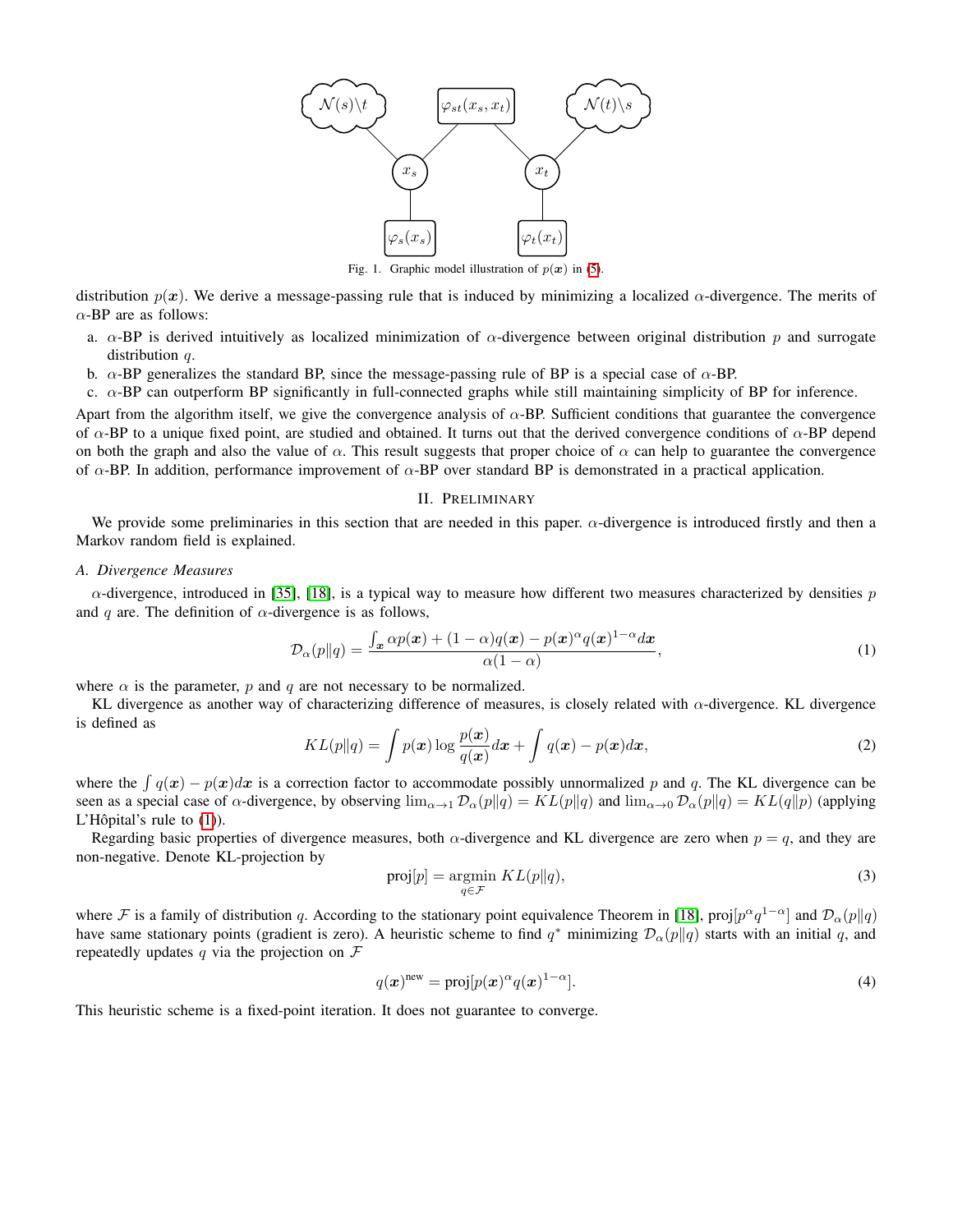## *B. Graphic Models*

A graphical model is a probabilistic model that uses a graph to illustrate the statistical dependence between random variables. An undirected graphical model, known as Markov random field (MRF), defines a family of joint probability distributions over random vector  $x:=(x_1, x_2, \cdots, x_N)$ , where each  $x_i$  takes values in a discrete finite set A. Let us denote the undirected graph of a MRF by  $\mathcal{G} := (\mathcal{V}, \mathcal{E})$ .  $\mathcal{V} := [1 : N]$  is the node set associated with the index set of entries of x. The graph contains undirected edges  $\mathcal{E} \subset \mathcal{V} \times \mathcal{V}$ , where a pair of  $(s, t) \in \mathcal{E}$  if and only if nodes v and u are connected by an edge. In addition to the undirected edge set, let us also define the directed edge set of G by  $\mathcal{E}$ . We have  $|\mathcal{E}| = 2|\mathcal{E}|$ , where  $|\cdot|$  denotes the carnality.

The joint distribution of  $x$  can be formulated into a pairwise factorization form as

<span id="page-2-0"></span>
$$
p(x) \propto \prod_{s \in \mathcal{V}} \varphi_s(x_s) \prod_{(s,t) \in \mathcal{E}} \varphi_{st}(x_s, x_t), \tag{5}
$$

where  $\varphi_s : A \to (0, \infty)$  and  $\varphi_{st} : A \times A \to (0, \infty)$  are factor potentials. Relation  $\propto$  in [\(5\)](#page-2-0) indicates that a normalized factor is needed to turn the right-hand side into a distribution.

The factor graph representation of [\(5\)](#page-2-0) is shown in Figure [1.](#page-1-1) In the figure,  $\mathcal{N}(s)$  is the set of variable nodes neighboring  $x_s$ via pairwise factors, i.e.  $\mathcal{N}(s) = \{t | (t, s) \in \mathcal{E}\}\$ , and \ denotes exclusion.

#### III. α BELIEF PROPAGATION ALGORITHM

In this section, we detail the development of the  $\alpha$ -BP algorithm. We start with defining a surrogate distribution and then use the surrogate distribution to approximate a given distribution. The message passing rule of  $\alpha$ -BP is derived by solving the distribution approximation problem.

#### *A. Algorithm Development*

We begin with defining a distribution

$$
q(\boldsymbol{x}) \propto \prod_{s \in \mathcal{V}} \tilde{\varphi}_s(x_s) \prod_{(s,t) \in \mathcal{E}} \tilde{\varphi}_{st}(x_s, x_t), \tag{6}
$$

that is similarly factorized as the joint distribution  $p(x)$ . The distribution  $q(x)$  acts as a surrogate distribution of  $p(x)$ . The surrogate distribution would be used to estimate inference problems of  $p(x)$ . We further choose  $q(x)$  such that it can be fully factorized, which means that  $\tilde{\varphi}_{s,t}(x_s, x_t)$  can be factorized into product of two independent functions of  $x_s, x_t$  respectively. We denote this factorization as

$$
\tilde{\varphi}_{s,t}(x_s, x_t) := m_{st}(x_t) m_{ts}(x_s). \tag{7}
$$

We use the notation  $m_{ts}(x_s)$  to denote the factor as a function of  $x_s$ .  $m_{ts}$ :  $\mathcal{A} \to (0,\infty)$ , serves as the message along directed edge  $(t \to s)$  in our algorithm. Similarly we have factor or message  $m_{st}(x_t)$ . Then the marginal can be formulated straightforwardly as

$$
q_s(x_s) \propto \tilde{\varphi}_s(x_s) \prod_{w \in \mathcal{N}(s)} m_{ws}(x_s).
$$
 (8)

Now, we are going to use the heuristic scheme as in [\(4\)](#page-1-2) to minimize the information loss by using a fully factorized  $q(x)$  to represent  $p(x)$ . The information loss is measured by  $\alpha$ -divergence  $\mathcal{D}_{\alpha}(p(x)||q(x))$ .

We perform a factor-wise refinement procedure to update the factors of  $q(x)$  such that  $q(x)$  approximates  $p(x)$ . This approach is similar to the factor-wise refinement procedure of assumed density filtering[\[6\]](#page-9-27), [\[22\]](#page-9-28) and expectation propagation [\[18\]](#page-9-16), [\[16\]](#page-9-14). Without loss of generality, we begin to refine the factor  $\tilde{\varphi}_{ts}(x_t, x_s)$  via  $\alpha$ -divergence characterized by  $\alpha$ -parameter assigned with  $\alpha_{ts}$ . Define  $q^{\setminus (t,s)}(x)$  as the product of all other factors excluding  $\tilde{\varphi}_{ts}(x_t, x_s)$ 

$$
q^{\setminus (t,s)}(\boldsymbol{x}) = q(\boldsymbol{x})/\tilde{\varphi}_{ts}(x_t, x_s) \propto \prod_{s \in \mathcal{V}} \tilde{\varphi}_s(x_s) \prod_{(v,u) \in \mathcal{E} \setminus (t,s)} \tilde{\varphi}_{vu}(x_v, x_u). \tag{9}
$$

We also exclude the factor  $\varphi_{ts}(x_t, x_s)$  in  $p(x)$  to obtain  $p^{\setminus (t,s)}(x)$ . Instead of updating  $\tilde{\varphi}_{ts}(x_t, x_s)$  directly by solving

$$
\underset{\tilde{\varphi}_{ts}^{\text{new}}(x_t, x_s)}{\text{argmin}} \mathcal{D}_{\alpha_{ts}}\left(p^{\setminus (t,s)}(\boldsymbol{x})\varphi_{ts}(x_t, x_s) \| q^{\setminus (t,s)}(\boldsymbol{x})\tilde{\varphi}_{ts}^{\text{new}}(x_t, x_s)\right),\tag{10}
$$

we consider the following tractable problem

<span id="page-2-1"></span>
$$
\underset{\tilde{\varphi}_{ts}^{\text{new}}(x_t, x_s)}{\text{argmin}} \mathcal{D}_{\alpha_{ts}}\left(q^{\setminus (t, s)}(\boldsymbol{x})\varphi_{ts}(x_t, x_s) \| q^{\setminus (t, s)}(\boldsymbol{x})\tilde{\varphi}_{ts}^{\text{new}}(x_t, x_s)\right),\tag{11}
$$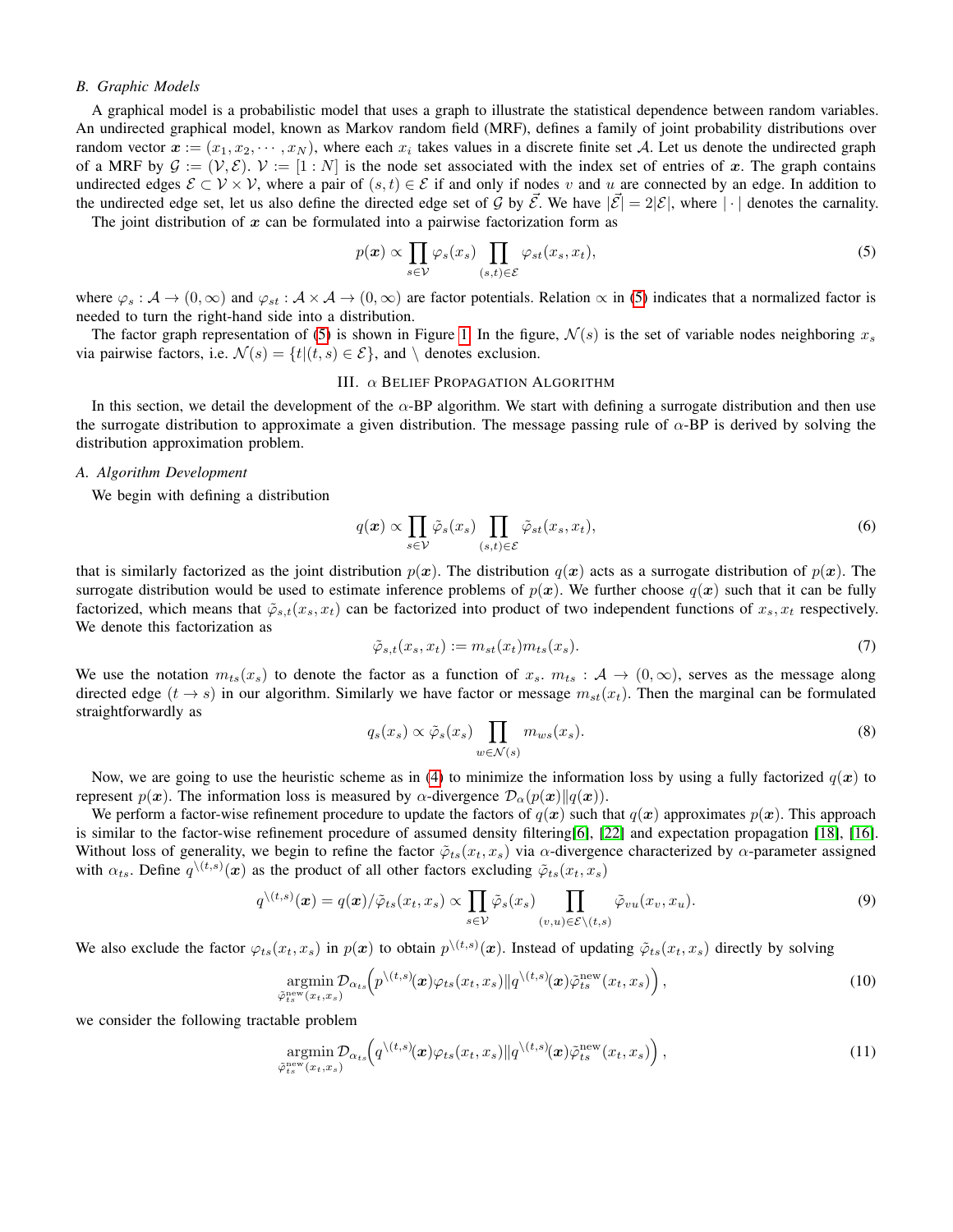

Fig. 2. Modified graphical model with prior factor.

<span id="page-3-4"></span>which searches for new factor  $\tilde{\varphi}_{ts}^{\text{new}}(x_t, x_s)$  such q can approximate p better. In [\(11\)](#page-2-1),  $\mathcal{D}_{\alpha_{ts}}(\cdot)$  denotes the  $\alpha$ -divergence with the correcponding parameter  $\alpha_{ts}$ . Note that the approximation [\(11\)](#page-2-1) is accurate when  $q^{(t,s)}(x)$  is equal to  $p^{(t,s)}(x)$ . Using fixed-point update in [\(4\)](#page-1-2), the problem in [\(11\)](#page-2-1) is equivalent to

$$
q^{\setminus (t,s)}(\boldsymbol{x})\tilde{\varphi}_{ts}^{\text{new}}(x_t, x_s) \propto \text{proj}\left[q^{\setminus (t,s)}(\boldsymbol{x})\varphi_{ts}(x_t, x_s)^{\alpha_{ts}}\tilde{\varphi}_{ts}(x_t, x_s)^{1-\alpha_{ts}}\right].\tag{12}
$$

Without loss of generality, we update  $m_{ts}$  and define

<span id="page-3-2"></span><span id="page-3-1"></span><span id="page-3-0"></span>
$$
\tilde{\varphi}_{ts}^{\text{new}}(x_t, x_s) = m_{ts}^{\text{new}}(x_s) m_{st}(x_t). \tag{13}
$$

Since KL-projection onto a fully factorized distribution reduces to matching the marginals, substituting [\(13\)](#page-3-0) into [\(12\)](#page-3-1), we obtain

$$
\sum_{\mathbf{x}\backslash x_s} q^{\backslash (t,s)}(\mathbf{x})\tilde{\varphi}_{ts}^{\text{new}}(x_t, x_s) \propto \sum_{\mathbf{x}\backslash x_s} q^{\backslash (t,s)}(\mathbf{x})\varphi_{ts}(x_t, x_s)^{\alpha_{ts}}\tilde{\varphi}_{ts}(x_t, x_s)^{1-\alpha_{ts}}.
$$
\n(14)

We use summation here. But it should be replaced by integral if  $\mathcal A$  is a continuous set. Solving [\(14\)](#page-3-2) gives the message passing rule as

$$
m_{ts}^{\text{new}}(x_s) \propto m_{ts}(x_s)^{1-\alpha_{ts}} \bigg[ \sum_{x_t} \varphi_{ts}(x_t, x_s)^{\alpha_{ts}} m_{st}(x_t)^{1-\alpha_{ts}} \tilde{\varphi}_t(x_t) \prod_{w \in \mathcal{N}(t) \backslash s} m_{wt}(x_t) \bigg]. \tag{15}
$$

As for the singleton factor  $\tilde{\varphi}_t(x_t)$ , we can do the refinement procedure on  $\tilde{\varphi}_t(x_t)$  in the same way as we have done on  $\tilde{\varphi}_{ts}(x_t, x_s)$ . This gives us the update rule of  $\tilde{\varphi}_t(x_t)$  as

<span id="page-3-3"></span>
$$
\tilde{\varphi}_t^{\text{new}}(x_t) \propto \varphi_t(x_t)^{\alpha_t} \tilde{\varphi}_t(x_t)^{1-\alpha_t},\tag{16}
$$

which is the belief from factor  $\varphi_t(x_t)$  to variable  $x_t$ . Here  $\alpha_t$  is the local assignment of parameter  $\alpha$  in  $\alpha$ -divergence in refining factor  $\tilde{\varphi}_t(x_t)$ . Note, if we initialize  $\tilde{\varphi}_t(x_t) = \varphi_t(x_t)$ , then it remains the same in all iterations, which makes

$$
m_{ts}^{\text{new}}(x_s) \propto m_{ts}(x_s)^{1-\alpha_{ts}} \bigg[ \sum_{x_t} \varphi_{ts}(x_t, x_s)^{\alpha_{ts}} m_{st}(x_t)^{1-\alpha_{ts}} \varphi_t(x_t) \prod_{w \in \mathcal{N}(t) \backslash s} m_{wt}(x_t) \bigg]. \tag{17}
$$

In our notations, a factor potential is undirected, i.e.  $\varphi_{ts}(x_t, x_s) = \varphi_{st}(x_s, x_t)$  for all  $(t, s) \in \mathcal{E}$ . When refining factors with α-BP, each factor potential (corresponding to an edge of  $G$ ) can be associated with a difference setting of  $\alpha$  value. In addition we also have  $\alpha_{ts} = \alpha_{st}$ .

#### <span id="page-3-6"></span>*B. Remarks on* α *Belief Propagation*

As discussed in Section [II,](#page-1-3)  $KL(p||q)$  is the special case of  $\mathcal{D}_{\alpha}(p||q)$  when  $\alpha \to 1$ . When restricting  $\alpha_{st} = 1$  for all  $(s, t) \in \mathcal{E}$ , the message-passing rule in [\(17\)](#page-3-3) becomes

<span id="page-3-5"></span>
$$
m_{ts}^{\text{new}}(x_s) \propto \sum_{x_t} \varphi_{st}(x_s, x_t) \varphi_t(x_t) \prod_{w \in \mathcal{N}(t) \backslash s} m_{wt}(x_t), \tag{18}
$$

which is exactly the messages of standard BP [\[1\]](#page-9-8). From this point of view, we can say  $\alpha$ -BP is a generalization of BP.

From the practical perspective of view, α-BP as a meta algorithm can be used with other methods in hybrid way. Inspired by [\[7\]](#page-9-29) and assembling methods [\[9\]](#page-9-30), we can modify the graphical model shown in Figure [1](#page-1-1) by adding an extra factor potential  $\hat{p}_s(x_s)$  to each  $x_s$ . The extra factor potential  $\hat{p}_s(x_s)$  acts as prior information that can be obtained from other methods. In other words, this factor potential stands for our belief from exterior estimation. Then we can run our  $\alpha$ -BP on the modified graph. The modified graph is shown in Figure [2.](#page-3-4)

Note although mean field method also uses fully-factorized approximation, it is obtained differently from  $\alpha$ -BP and its factorization differs from that of  $\alpha$ -BP. In addition,  $\alpha$ -BP is different from standard BP with damping technique. The later case uses message update rule that differs from [\(18\)](#page-3-5) slightly by the way of assigning updated message. Also,  $\alpha$ -BP differs from the tree-reweighted belief propagation [\[26\]](#page-9-10) by the way of message update rule and also how algorithm is derived. Please refer to the section [A](#page-10-0) in the supplementary for detailed discussion.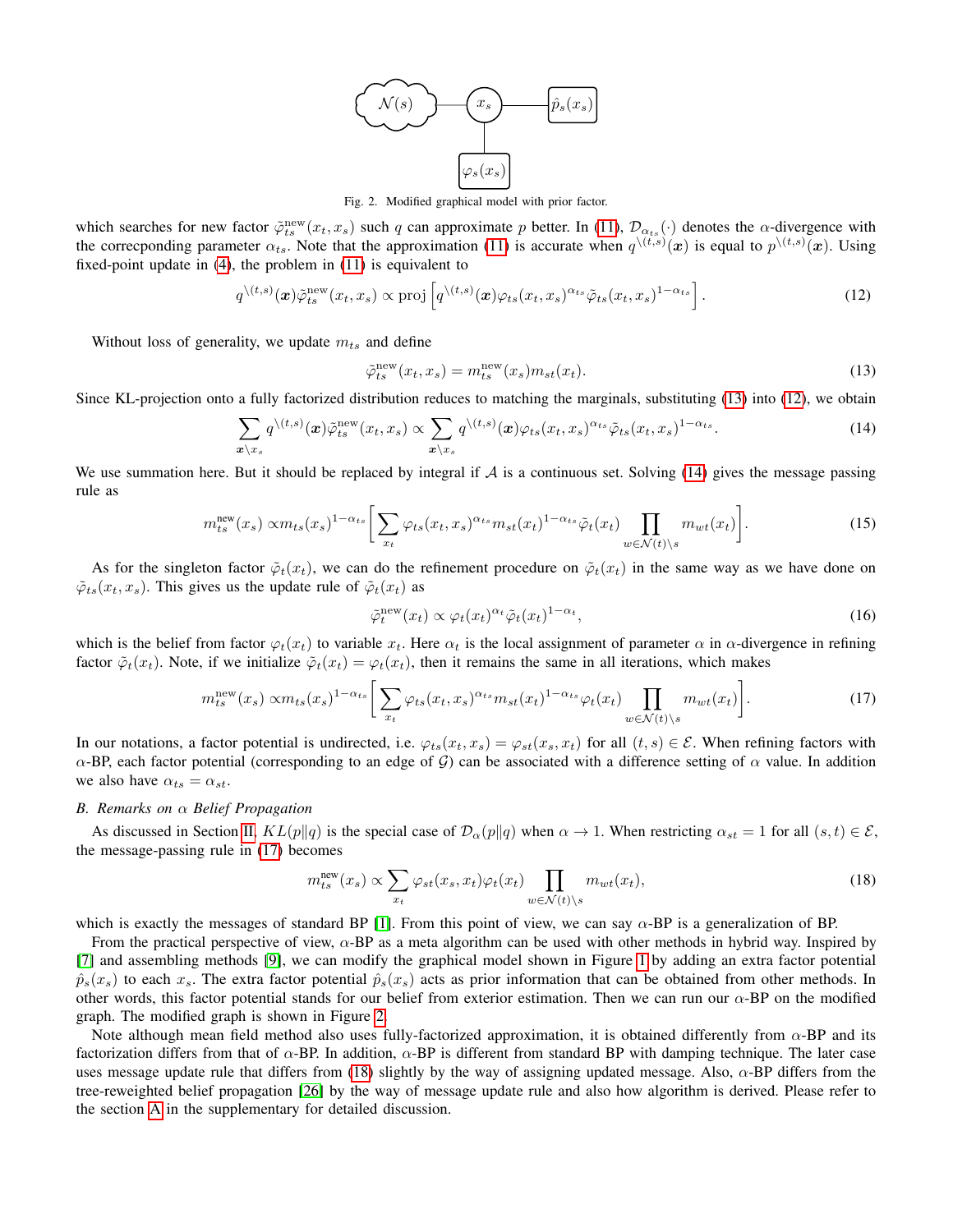# IV. CONVERGENCE OF  $\alpha$ -BP WITH A BINARY STATE SPACE

In this section we discuss the convergence of  $\alpha$ -BP. We consider the case of binary A, i.e.  $\mathcal{A} = \{-1, 1\}$ . The factor potentials are further detailed as

$$
\varphi_{st}(x_s, x_t) = \exp \{ \theta_{st}(x_s, x_t) \}, \n\varphi_s(x_s) = \exp \{ \theta_s(x_s) \}.
$$
\n(19)

Further assume the symmetric property of potentials

$$
\theta_{ts}(x_t, x_s) = -\theta_{ts}(x_t, -x_s) = -\theta_{ts}(-x_t, x_s),
$$
  
\n
$$
\theta_s(x_s) = -\theta_s(-x_s).
$$
\n(20)

For notation simplicity, we use  $\theta_{ts} = \theta_{ts}(1,1)$  and  $\theta_s = \theta_s(1)$ . Denote by  $\alpha$  the vector of all local assignments of parameter  $\alpha$ , i.e.  $\alpha = (\alpha_{ts})_{(t,s)\in\mathcal{E}}$ , by  $\theta$  the vector of all parameters of potentials, i.e.  $\theta = (\theta_{ts})_{(t,s)\in\mathcal{E}}$ . Define a matrix  $M(\alpha,\theta)$  of size  $|\vec{\mathcal{E}}| \times |\vec{\mathcal{E}}|$ , in which its entries are indexed by directed edges  $(t \rightarrow s)$ , as

$$
M_{(t \to s),(u \to v)} = \begin{cases} |1 - \alpha_{ts}|, & u = t, v = s, \\ |1 - \alpha_{ts}| \tanh |\alpha_{ts}\theta_{ts}|, & u = s, v = t, \\ \tanh |\alpha_{ts}\theta_{ts}|, & u \in \mathcal{N}(t) \setminus s, v = t, \\ 0, & \text{otherwise.} \end{cases}
$$
(21)

<span id="page-4-5"></span>Theorem 1. *For an arbitrary pairwise Markov random field over binary variables, if the largest singular value of matrix*  $M(\alpha, \theta)$  is less than one,  $\alpha$ -BP converges to a fixed point. The associated fixed point is unique.

*Proof.* Let us define  $z_{ts}$  as the log ratio of belief from node t to node s on two states of A, i.e.

<span id="page-4-4"></span><span id="page-4-3"></span><span id="page-4-0"></span>
$$
z_{ts} = \log \frac{m_{ts}(1)}{m_{ts}(-1)}.\tag{22}
$$

By combining the local message passing rule in [\(17\)](#page-3-3) with [\(22\)](#page-4-0), we obtain a local update function  $F_{ts}$ :  $\mathbb{R}^{|\vec{\mathcal{E}}|} \to \mathbb{R}$  that maps  $z = (z_{ts})_{(t \to s) \in \mathcal{E}}$  to updated  $z_{ts}$ , which can be expressed as

<span id="page-4-1"></span>
$$
F_{ts}(z) = (1 - \alpha_{ts})z_{ts} + f_{ts}(z),\tag{23}
$$

where

$$
f_{ts}(z) = \log \frac{\exp \{2\alpha_{ts}\theta_{ts} + \Delta_{ts}(z)\} + 1}{\exp \{\Delta_{ts}(z)\} + \exp \{2\alpha_{ts}\theta_{ts}\}},
$$
\n(24)

with

$$
\Delta_{ts}(z) = 2\theta_s + (1 - \alpha_{ts})z_{st} + \sum_{w \in \mathcal{N}(u) \setminus t} z_{wt}.
$$
\n(25)

In the following, we use superscript  $(n)$  to denotes the *n*-th iteration. Since  $f_{ts}$  is continuous on  $\mathbb{R}^{|\vec{\mathcal{E}}|}$  and differentiable, we have

$$
z_{ts}^{(n+1)} - z_{ts}^{(n)}
$$
  
=  $(1 - \alpha_{ts})(z_{ts}^{(n)} - z_{ts}^{(n-1)}) + f_{ts}(\mathbf{z}^{(n)}) - f_{ts}(\mathbf{z}^{(n-1)})$   

$$
\stackrel{(a)}{=} (1 - \alpha_{ts})(z_{ts}^{(n)} - z_{ts}^{(n-1)}) + \nabla f_{ts}(\mathbf{z}^{\lambda})^T (\mathbf{z}^{(n)} - \mathbf{z}^{(n-1)}),
$$
 (26)

where (a) follows by the mean-value theorem,  $z^{\lambda} = \lambda z^{(n)} + (1 - \lambda)z^{(n-1)}$  for some  $\lambda \in (0,1)$ , and  $\nabla f_{ts}(z^{\lambda})$  denotes the gradient of  $f_{ts}$  evaluated at  $z^{\lambda}$ . In further details,  $\nabla f_{ts}$  is given by

<span id="page-4-2"></span>
$$
\frac{\partial f_{ts}}{\partial z} = \begin{cases}\n(1 - \alpha_{ts}) \frac{\partial f_{ts}}{\partial \Delta_{ts}}, & z = z_{st}, \\
\frac{\partial f_{ts}}{\partial \Delta_{ts}}, & z = z_{wt}, w \in N(t) \setminus s. \\
0, & \text{otherwise.} \n\end{cases}
$$
\n(27)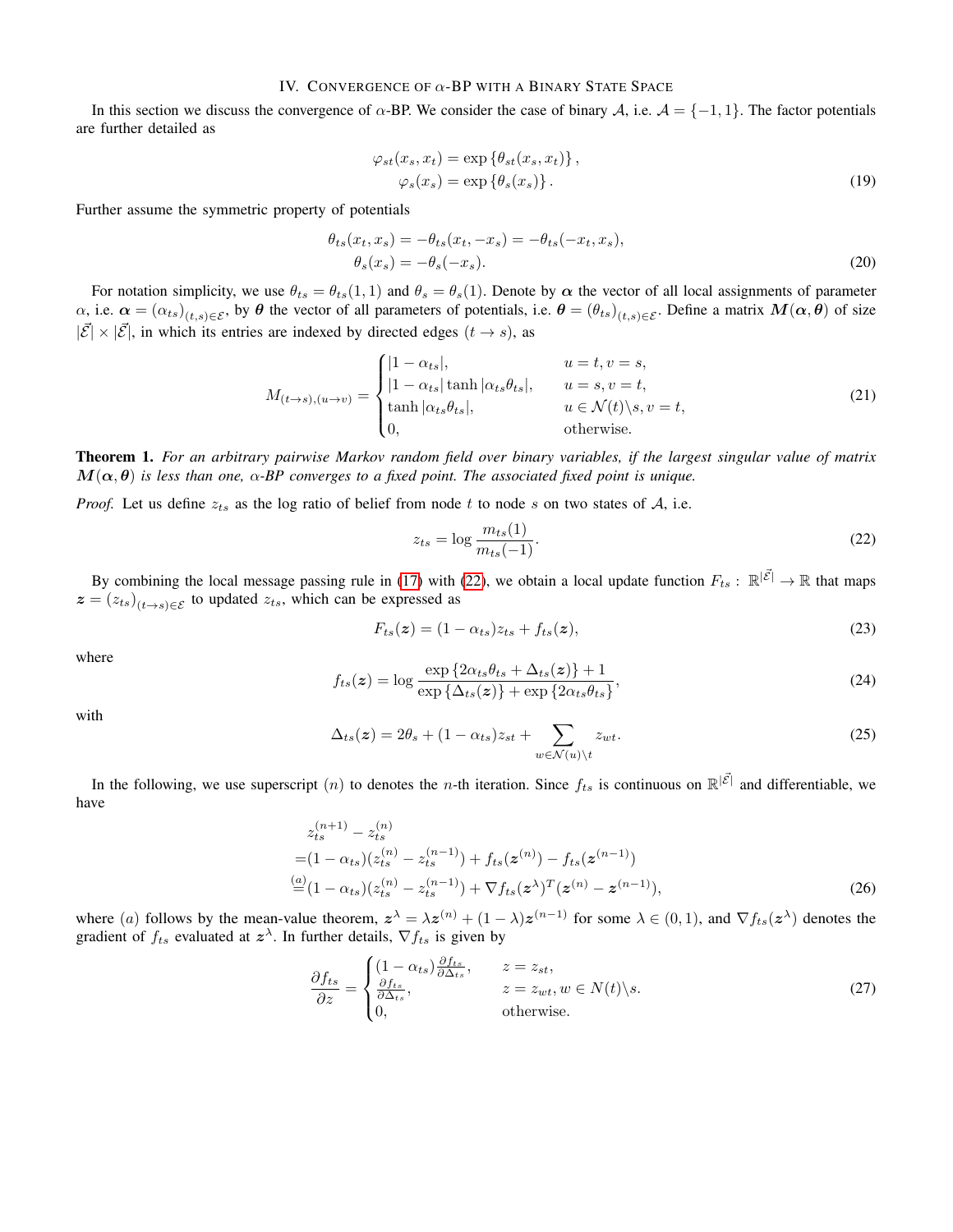Our target here is to find the condition to make sequence  $(z_{ts}^{(n+1)} - z_{ts}^{(n)})$  to converge. To this aim we need to bound the term  $\nabla f_{ts}(z^{\lambda})^T (z^{(n)} - z^{(n-1)})$  in [\(26\)](#page-4-1). For this purpose, we need two auxiliary functions  $H, G : \mathbb{R}^2 \to \mathbb{R}$  from lemma 4 in [\[25\]](#page-9-25), which are cited herein for completeness

$$
H(\mu; \kappa) := \log \frac{\exp(\mu + \kappa) + 1}{\exp(\mu) + \exp(\kappa)},
$$
  
\n
$$
G(\mu; \kappa) := \frac{\exp(\mu + \kappa)}{\exp(\mu + \kappa) + 1} - \frac{\exp(\mu)}{\exp(\mu) + \exp(\kappa)}
$$
  
\n
$$
= \frac{\sinh \kappa}{\cosh \kappa + \cosh \mu},
$$
\n(28)

where it holds that  $\frac{\partial H(\mu;\kappa)}{\partial \mu} = G(\mu;\kappa)$ . Further, it holds that  $|G(\mu;\kappa)| \leq |G(0,\kappa)| = \tanh(|\kappa|/2)$ . Then we have  $= H(\Lambda, (\star) \cdot 2\alpha)$ 

$$
f_{ts}(z) = H(\Delta_{ts}(z); 2\alpha_{ts}\theta_{ts}),
$$
  
\n
$$
\frac{\partial f_{ts}}{\partial \Delta_{ts}} = G(\Delta_{ts}(z); 2\alpha_{ts}\theta_{ts}),
$$
\n(29)

<span id="page-5-1"></span>which implies 

<span id="page-5-2"></span><span id="page-5-0"></span>
$$
\left|\frac{\partial f_{ts}}{\partial \Delta_{ts}}\right| \leq \tanh(\alpha_{ts}\theta_{ts}).\tag{30}
$$

Combining [\(26\)](#page-4-1), [\(27\)](#page-4-2), [\(29\)](#page-5-0) and [\(30\)](#page-5-1), we have

$$
|z_{ts}^{(n+1)} - z_{ts}^{(n)}|
$$
  
\n
$$
= |(1 - \alpha_{ts})(z_{ts}^{(n)} - z_{ts}^{(n-1)}) + \nabla f_{ts}(z^{\lambda})^{T} (z^{(n)} - z^{(n-1)})|
$$
  
\n
$$
\leq |(1 - \alpha_{ts})(z_{ts}^{(n)} - z_{ts}^{(n-1)})| + |\nabla f_{ts}(z^{\lambda})^{T} (z^{(n)} - z^{(n-1)})|
$$
  
\n
$$
= |1 - \alpha_{ts}| |z_{ts}^{(n)} - z_{ts}^{(n-1)}| + |\nabla f_{ts}(z^{\lambda})|^{T} |z^{(n)} - z^{(n-1)}|
$$
  
\n
$$
\leq |1 - \alpha_{ts}| |z_{ts}^{(n)} - z_{ts}^{(n-1)}|
$$
  
\n
$$
+ |1 - \alpha_{ts}| \tanh(|\alpha_{ts}\theta_{ts}|) |z_{st}^{(n)} - z_{st}^{(n-1)}|
$$
  
\n
$$
+ \sum_{w \in N(t) \backslash s} \tanh(|\alpha_{ts}\theta_{ts}|) |z_{wt}^{(n)} - z_{wt}^{(n-1)}|,
$$
  
\n(31)

where step  $(a)$  holds by applying  $(27)$  and  $(30)$ .

Concatenating all  $(t \rightarrow s) \in \mathcal{E}$  for inequality [\(31\)](#page-5-2) gives

<span id="page-5-4"></span><span id="page-5-3"></span>
$$
|z^{(n+1)} - z^{(n)}| \leq M(\alpha, \theta)|z^{(n)} - z^{(n-1)}|,
$$
\n(32)

where  $M(\alpha, \theta)$  is defined in [\(21\)](#page-4-3), and  $\leq$  in [\(32\)](#page-5-3) denotes the element-wise inequality. From (32), we could further have

$$
\|z^{(n+1)} - z^n\|_p \le \|M(\alpha, \theta)|z^{(n)} - z^{(n-1)}\|_p,
$$
\n(33)

where  $1 \leq p < \infty$ , and  $\| \cdot \|_p$  denotes the  $\ell^p$ -norm.

When applying  $p = 2$  to [\(33\)](#page-5-4), we have

$$
||z^{(n+1)} - z^{(n)}||_2 \le ||M(\alpha, \theta)|z^{(n)} - z^{(n-1)}||_2
$$
  
\$\le \lambda^\*(M)||z^{(n)} - z^{(n-1)}||\_2\$, \t(34)

where  $\lambda^*(M)$  denotes the largest singular value of matrix  $M(\alpha, \theta)$ . If the largest singular value of M is less than 1, the sequence  $(|z^{(n+1)} - z^{(n)}|)$  converges to zero in  $\ell^2$ -norm as  $n \to \infty$ . Therefore, for  $\lambda^*(M) < 1$ ,  $\ell^2$ -norm  $(z^{(n)})$  is a Cauchy sequence and must converge.

By concatenating local update function [\(23\)](#page-4-4), we have a global update function  $F = (F_{ts})_{(t \to s) \in \vec{E}}$ , which defines a mapping from  $\mathbb{R}^{|\vec{\mathcal{E}}|}$  to  $\mathbb{R}^{|\vec{\mathcal{E}}|}$ . F is a continuous function of z, we have

<span id="page-5-5"></span>
$$
\boldsymbol{F}(\lim_{n\to\infty}\boldsymbol{z}^{(n)}) = \lim_{n\to\infty}\boldsymbol{F}(\boldsymbol{z}^{(n)}).
$$
\n(35)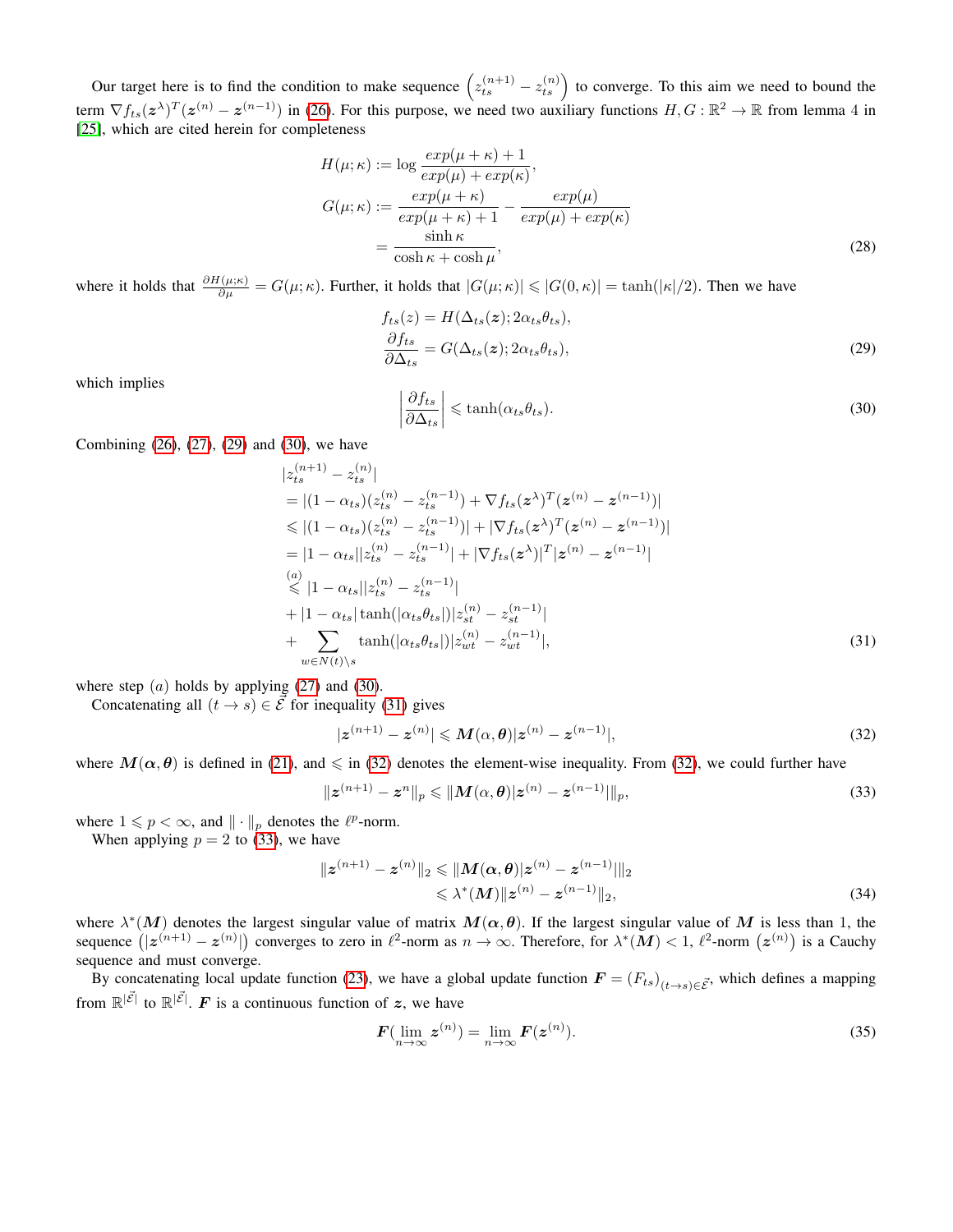Assume that  $(z^{(n)})$  converges to  $z^*$ . Then

$$
F(z^*) - z^* = \lim_{n \to \infty} F(z^{(n)}) - \lim_{n \to \infty} z^{(n)}
$$
  
= 
$$
\lim_{n \to \infty} (z^{(n+1)} - z^{(n)})
$$
  
= 0. (36)

Thus  $z^*$  must be a fixed point.

In what follows we show that the fixed point is unique when  $\lambda^*(M) < 1$ . Assume that there are two fixed points  $z_0^*$  and  $z_1^*$ for sequence  $\{z^{(n)}\}$ . Then we have

$$
F(z_0^*) = z_0^*, F(z_1^*) = z_1^*.
$$
 (37)

<span id="page-6-2"></span><span id="page-6-0"></span> $\Box$ 

<span id="page-6-1"></span>Applying [\(34\)](#page-5-5) gives

$$
||F(z_0^*) - F(z_1^*)||_2 \le \lambda^*(M) ||z_0^* - z_1^*||_2.
$$
\n(38)

Substituting [\(37\)](#page-6-0) into [\(38\)](#page-6-1) gives

$$
||z_0^*-z_1^*||_2 \leq \lambda^*(M)||z_0^*-z_1^*||_2,
$$
\n(39)

which gives us  $z_0^* = z_1^*$  and completes the uniqueness of the fixed point.

**Remark [1](#page-4-5).** From Theorem 1 we can see that, the sufficient condition for convergence of  $\alpha$ -BP is  $\lambda^*(M(\alpha,\theta)) < 1$ . It is *interesting to notice that* λ ∗ (M(α, θ)) *is a function of* α *from* α*-divergence and* θ *from joint distribution* p(x)*. This means that whether*  $\alpha$ -*BP* can converge depends on the graph  $\mathcal{G} = (\mathcal{V}, \mathcal{E})$  *representing the problem*  $p(x)$  *and also the choice of*  $\alpha$ *. Therefore, proper choice of*  $\alpha$  *can guarantee the convergence of*  $\alpha$ -*BP if the sufficient condition can possibly be achieved for given* θ*.*

## V. ALTERNATIVE CONVERGENCE CONDITIONS FOR  $\alpha$ -BP

Given the fact that  $\alpha$ -BP would converge if the condition in Theorem [1](#page-4-5) is fulfilled, the largest singular value computation for large-sized graph could be nontrivial. In this section, we give alternative sufficient conditions for the convergence of  $\alpha$ -BP.

Corollary 1. α*-BP would converge to a fixed point if the condition*

$$
\max_{u \to v} |1 - \alpha_{uv}| + |1 - \alpha_{vu}|\tanh(|\alpha_{vu}\theta_{vu}|) + \sum_{w \in \mathcal{N}(v)\setminus u} \tanh(|\alpha_{vw}\theta_{vw}|) < 1,\tag{40}
$$

*is fulfilled or the condition*

$$
\max_{t \to s} |1 - \alpha_{ts}| (1 + \tanh(|\alpha_{ts}\theta_{ts}|)) + (|\mathcal{N}(t)| - 1)\tanh(|\alpha_{ts}\theta_{ts}|) < 1. \tag{41}
$$

*is achieved, where*  $|\mathcal{N}(t)|$  *denotes the carnality of the set*  $\mathcal{N}(t)$ *. The associated fixed point is unique.* 

*Proof.* Setting  $p = 1$  to [\(33\)](#page-5-4), we have

$$
\|z^{(n+1)} - z^n\|_1 \le \|M(\alpha, \theta)|z^{(n)} - z^{(n-1)}\|_1.
$$
\n(42)

Furthermore, from [\(33\)](#page-5-4), we also have

$$
\|z^{(n+1)} - z^n\|_{\infty} \le \|M(\alpha, \theta)|z^{(n)} - z^{(n-1)}\|_{\infty},
$$
\n(43)

where  $\|\cdot\|_{\infty}$  denotes the  $\ell^{\infty}$ -norm. Then we have

$$
||z^{(n+1)} - z^n||_1 \le ||M||_1 ||z^{(n)} - z^{(n-1)}||_1,
$$
  
\n
$$
||z^{(n+1)} - z^n||_{\infty} \le ||M||_{\infty} ||z^{(n)} - z^{(n-1)}||_{\infty},
$$
\n(44)

where we omit the parameters of  $M$  here for simplicity. We can expand the first multiplicand on the right hand side of [\(44\)](#page-6-2) as follows

$$
\|M\|_{1} = \max_{u \to v} \sum_{t \to s} M_{(t \to s), (u \to v)}
$$
  
\n
$$
= \max_{u \to v} |1 - \alpha_{uv}| + |1 - \alpha_{vu}| \tanh |\alpha_{vu} \theta_{vu}| + \sum_{w \mathcal{N}(v) \setminus u} \tanh |\alpha_{vw} \theta_{vw}|,
$$
  
\n
$$
\|M\|_{\infty} = \max_{t \to s} \sum_{u \to v} M_{(t \to s), (u \to v)}
$$
  
\n
$$
= \max_{t \to s} |1 - \alpha_{ts}| (1 + \tanh |\alpha_{ts} \theta_{ts}|) + (|\mathcal{N}(t)| - 1) \tanh |\alpha_{ts} \theta_{ts}|.
$$
 (45)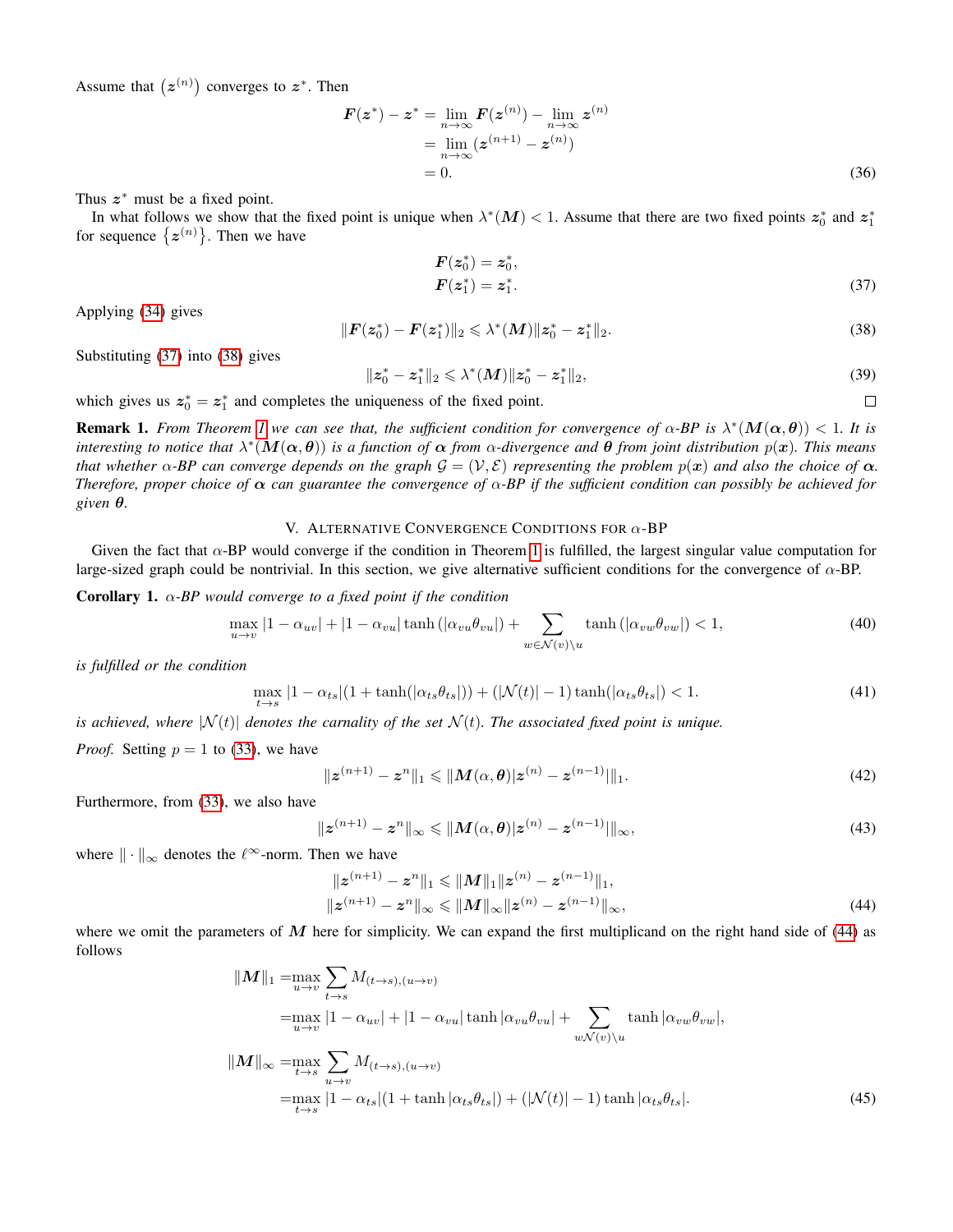<span id="page-7-1"></span>

Fig. 3. Numerical results on convergence, number of nodes  $N = 16$ : (a) the largest singular value of M defined in [\(21\)](#page-4-3) versus variance of potential parameter  $\theta$ **.** (b) Parameter setting:  $\gamma = 0.4$ ,  $\alpha = 1$  (equivalent to standard BP),  $\sigma = 0.5$ . and (c) Parameter setting:  $\gamma = 0.2$ ,  $\alpha = 0.5$ ,  $\sigma = 0.1$ . For (b) and (c), normalized error  $\|\mathbf{m}^{(n)} - \mathbf{m}^*\|_2 / \|\mathbf{m}^*\|_2$ of 100 graph realizations, whereas the curve stands for mean error of the 100 realized graphs.

When condition  $\|M\|_1 < 1$  is met, sequence  $(|z^{(n+1)} - z^n|)$  approaches to zero as  $n \to \infty$ . Similarly, condition  $\|M\|_\infty < 1$ can also guarantee the convergence to zero of sequence  $(|z^{(n+1)} - z^n|)$ . The analysis for uniqueness of converged fixed point is similar to that in proof of Theorem [1.](#page-4-5)  $\Box$ 

## <span id="page-7-4"></span><span id="page-7-2"></span><span id="page-7-0"></span>VI. EXPERIMENTS

In this section, we firstly give the simulations for convergence condition of  $\alpha$ -BP explained in Theorem [1.](#page-4-5) Then the application of α-BP to a MIMO detection problem is demonstrated. Code is available at https://github.com/FirstHandScientist/AlphaBP.

#### *A. Simulations on Synthetic Problem*

In this section simulations on random graphs are carried out to gain some insights on the  $\alpha$ -BP. The random graphs used here are generated by Erdos-Rényi (ER) model [[4\]](#page-9-31). In generating a graph by ER model, an edge between any two nodes is generated with probability  $\gamma$ ,  $\gamma \in (0,1)$ .

Note that the MRF joint probability in [\(5\)](#page-2-0) can be reformulated into

$$
p(\boldsymbol{x}) \propto \exp\{-\boldsymbol{x}^T \boldsymbol{J} \boldsymbol{x} - \boldsymbol{b}^T \boldsymbol{x}\}, \boldsymbol{x} \in \mathcal{A}^N,
$$
\n<sup>(46)</sup>

with  $\varphi_{ts}(x_t, x_s) = e^{-2J_{t,s}x_t x_s}$  and  $\varphi_s(x_s) = e^{-J_{s,s}-b_s x_s}$ . *J* here is the weighted adjacency matrix. In our experiments, we generate a random graph  $G = (V, E)$  with  $\gamma$  by ER model and then associate potential factors to the graph. Specifically, factor  $\varphi_s(x_s)$  is associated to node  $x_s$ ,  $s \in V$ , and  $\varphi_{ts}$  to edge  $(t, s) \in \mathcal{E}$ .  $J_{ts}$  is zero if these is no edge  $(t, s)$ .

For this set of experiments, we set  $A = \{-1, 1\}$  and  $N = 16$ . To specify [\(46\)](#page-7-0), the non-zero entries of J is sampled from a Gaussian distribution  $N(0, \sigma^2)$ , i.e.  $J_{ts} \sim N(0, \sigma^2)$  if  $J_{ts} \neq 0$ . For entries of b, we use  $b_t \in N(0, (\sigma/4)^2)$ . For each edge  $(t, s) \in \mathcal{E}$ , we set  $\alpha_{ts} = \alpha$ , i.e. the edges share a global value  $\alpha$ .

In Figure [3\(a\),](#page-7-1) we show how the largest singular value of  $M(\alpha, \theta)$  as defined in [\(21\)](#page-4-3) changes when the standard deviation  $\sigma$ of potential factors increases. The behavior is illustrated with different values of  $\alpha$  and the edge probability  $\gamma$ . For each curve, a point on the curve is the mean of 100 realizations of random graphs as described above. The curves of Figure [3\(a\)](#page-7-1) show in general that a larger standard deviation of potential factors of graph edges makes it more difficult to fulfill the convergence condition in Theorem [1.](#page-4-5) This is also the case when a graph is denser as we raise the edge probability  $\gamma$  in generating random graphs, by comparing the green and orange curves. The comparison between green and blue curves indicates that choice of  $\alpha$ value in  $\alpha$ -BP also makes a difference, and its effect depends on the graph itself. How to tune  $\alpha$  value to fulfill condition of Theorem [1](#page-4-5) depends not only how dense  $(\gamma)$  the graph is, but also how potential factors spread out from each other.

To illustrate our developed convergence condition for  $\alpha$ -BP, we also observe how messages in a graph changes along belief propagation iterations. To be specific, we run our  $\alpha$ -BP with 200 iterations on a graph, after which the messages in the graph are denoted by  $m^*$ .  $m^*$  can be the converged messages if  $\alpha$ -BP has converged within the 200 iterations. Then we measure the quantity  $\|\mathbf{m}^{(n)} - \mathbf{m}^*\|_2 / \|\mathbf{m}^*\|_2$  during the iterations. In Figure [3\(b\),](#page-7-2) we generate 100 random graphs by ER model with parameter setting as  $\gamma = 0.4$ ,  $\alpha = 1^1$  $\alpha = 1^1$  $\alpha = 1^1$ ,  $\sigma = 0.5$ . By referring to the curves in Figure [3\(a\),](#page-7-1) it can be inferred that this setting does not fulfill the condition in Theorem [1.](#page-4-5) The log error changes versus iteration number  $n$  for the 100 graphs are shown in Figure [3\(b\),](#page-7-2) in which the blue region indicates the range and the solid curve indicates the mean of the normalized errors. It is clear that Figure [3\(b\)](#page-7-2) does not show any sign of convergence within 200 iterations.

<span id="page-7-3"></span> $\alpha$  = 1 in  $\alpha$ -BP corresponding to standard BP.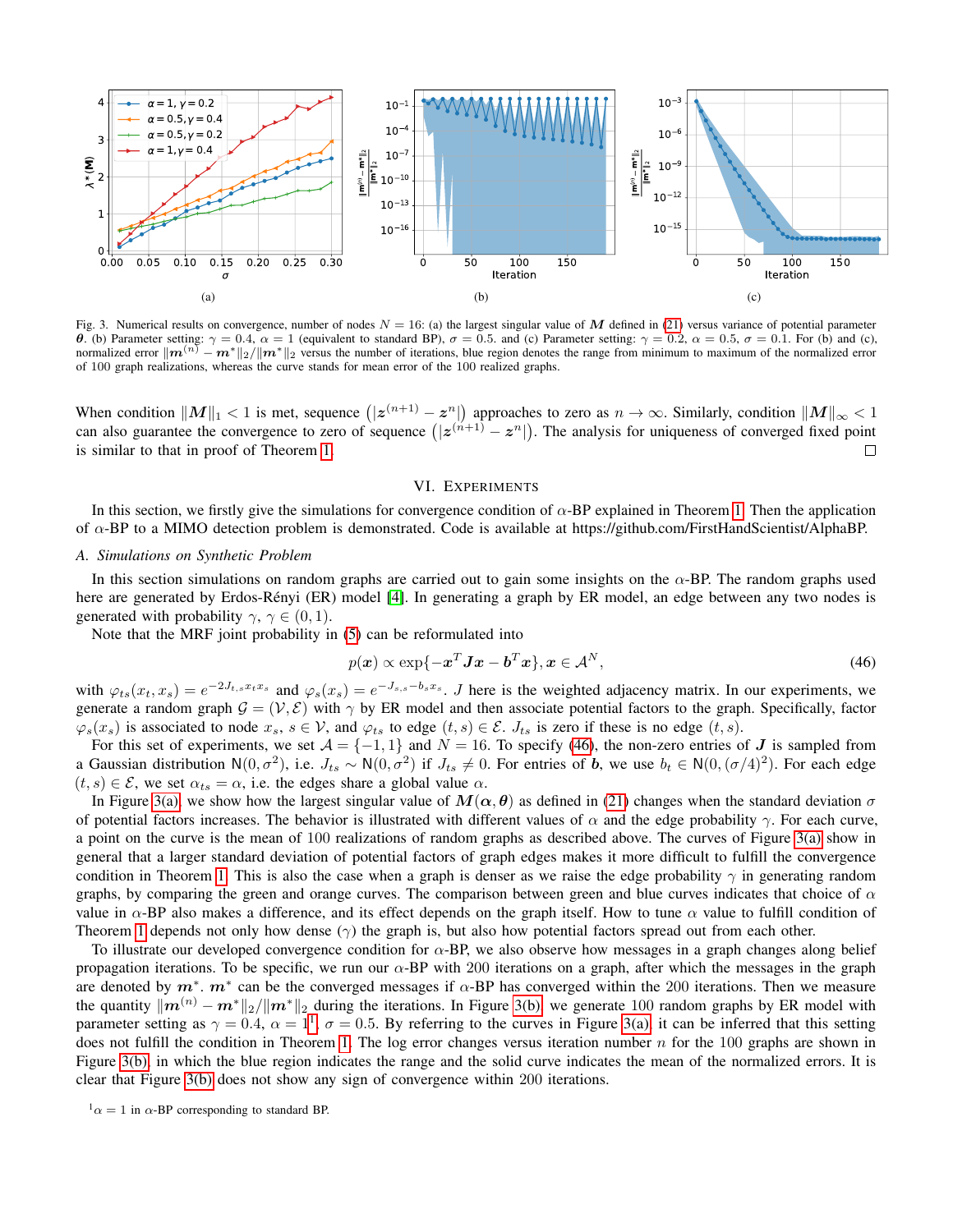<span id="page-8-1"></span>

<span id="page-8-3"></span><span id="page-8-2"></span>Fig. 4. Numerical results of  $\alpha$ -BP: symbol error of MIMO detection.

We then carry out a set of experiments in Figure [3\(c\)](#page-7-4) similar to our experiments in Figure [3\(b\).](#page-7-2) The only difference lies in the graph generating process. Here we set the parameters to be  $\gamma = 0.2$ ,  $\alpha = 0.5$ ,  $\sigma = 0.1$ . According to our curves in Figure [3\(a\),](#page-7-1) a graph generated with this parameter setting should fulfill the condition in Theorem [1.](#page-4-5) Due to randomness of both graph generating by ER and potential factors, we regenerate a graph if the initial generated graph does not satisfy  $\lambda^*(M) < 1$ . Therefore the 100 graphs used in experiments for Figure [3\(c\)](#page-7-4) all fulfill the Theorem [1.](#page-4-5) The result in Figure [3\(c\)](#page-7-4) is consistent with our analysis on the convergence of  $\alpha$ -BP.

### *B. Application to MIMO Detection*

In this section, we show the application of  $\alpha$ -BP to a MIMO detection problem. For a MIMO system, the observation y is a linear function of channel  $\mathbf{H} \in \mathbb{R}^{N \times N}$  when unknown signal x need to be estimated,

<span id="page-8-0"></span>
$$
y = Hx + e, x \in A^N, \tag{47}
$$

where e is noise modeled as Gaussian noise  $e \sim N(0, \sigma_w^2 I)$ . Here I is unitary matrix. In this case, the posterior of x can be written as:

$$
p(\boldsymbol{x}|\boldsymbol{y}) \propto e^{-\frac{1}{2\sigma_w^2} \|\boldsymbol{H}\boldsymbol{x} - \boldsymbol{y}\|_2^2}
$$
  
= 
$$
e^{-\frac{1}{2\sigma_w^2} \left[\boldsymbol{x}^T \boldsymbol{H}^T \boldsymbol{H}\boldsymbol{x} - 2\boldsymbol{y}^T \boldsymbol{H}\boldsymbol{x} + \boldsymbol{y}^T \boldsymbol{y}\right]}.
$$
 (48)

Denote  $S = H<sup>T</sup>H$ ,  $h<sub>i</sub>$  as the *i*-th column of H, and

$$
\varphi_i(x_i) = e^{-\frac{S_{i,i}x_i^2}{2\sigma_w^2} + \frac{(h_i, y)x_i}{\sigma_w^2}}, \varphi_{ij}(x_i, x_j) = e^{-\frac{x_i S_{i,j}x_j}{\sigma_w^2}}.
$$
\n(49)

Then [\(48\)](#page-8-0) is a realization of [\(5\)](#page-2-0). We set  $A = \{-1, 1\}$ ,  $N = 8$ , and  $H \in \mathbb{R}^{8 \times 8}$  sampled from Gaussian.

We test the application of  $\alpha$ -BP to the MIMO signal detection numerically. We run the  $\alpha$ -BP, without the prior trick (Subsection [III-B\)](#page-3-6) in Figure [4\(a\)](#page-8-1) and with the prior in Figure [4\(b\)](#page-8-2) (legend " $\alpha$ -BP+MMSE") as estimation of minimum mean square error (MMSE). The reference results of MMSE and maximum a posterior (MAP, exhausted search) are also reported under the same conditions. MMSE estimator depends on Gaussian posterior  $N(\hat{\mu}, \hat{\Sigma})$ , where  $\hat{\mu} = (H^T H + \sigma_w^2 I)^{-1} H^T y$  and  $\hat{\Sigma} = (H^T H + \sigma_w^2 I)^{-1} \sigma_w$ . Detection of MMSE carried out by  $\operatorname{argmin}_{x_i \in A} |x_i - \hat{\mu}_i|$ .

Figure [4\(a\)](#page-8-1) shows that BP even underperforms MMSE but  $\alpha$ -BP can outperform MMSE by assigning smaller value of  $\alpha$ . Note that MMSE requires the matrix inverse computation whose complexity is proportional to  $N^3$ , while the complexity of  $\alpha$ -BP increases linearly with N. Therefore  $\alpha$ -BP is superior to MMSE both performance-wise and complexity-wise. However, there is still a big gap between  $\alpha$ -BP (even for  $\alpha = 0.5$ ) and MAP. This gap can be decreased further by using the prior trick discussed in Subsection [III-B.](#page-3-6) Figure [4\(b\)](#page-8-2) exemplifies this effects by using prior belief from MMSE,  $\hat{p}_i(x_i) \propto \exp\{-\left(x_i - \hat{\mu}_i\right)^2 / (2\hat{\Sigma}_{i,i})\},$ by modifying the graph as shown in Figure [2,](#page-3-4) which comes with legend " $\alpha$ -BP+MMSE". It is shown that larger performance gain is observed when  $\alpha$ -BP runs with prior belief.

Additional, we also carry out the experiments where the proposed  $\alpha$ -BP is compared with mean field (legend 'MF'), BP with damping technique [\[24\]](#page-9-12) (with legend 'Damped-BP'), and Tree-reweighted belief propagation [\[26\]](#page-9-10) (with legend 'TBP') in Figure [4\(c\).](#page-8-3) As expected, mean field method performs no better than BP. Damping technique improves BP's performance with a noticeable difference but still falls behind MMSE. The performance of tree-reweighted BP reaches that of MMSE in low ratio range of signal-to-noise variance but degenerates a lot in the high ratio range. The old message and potential factors are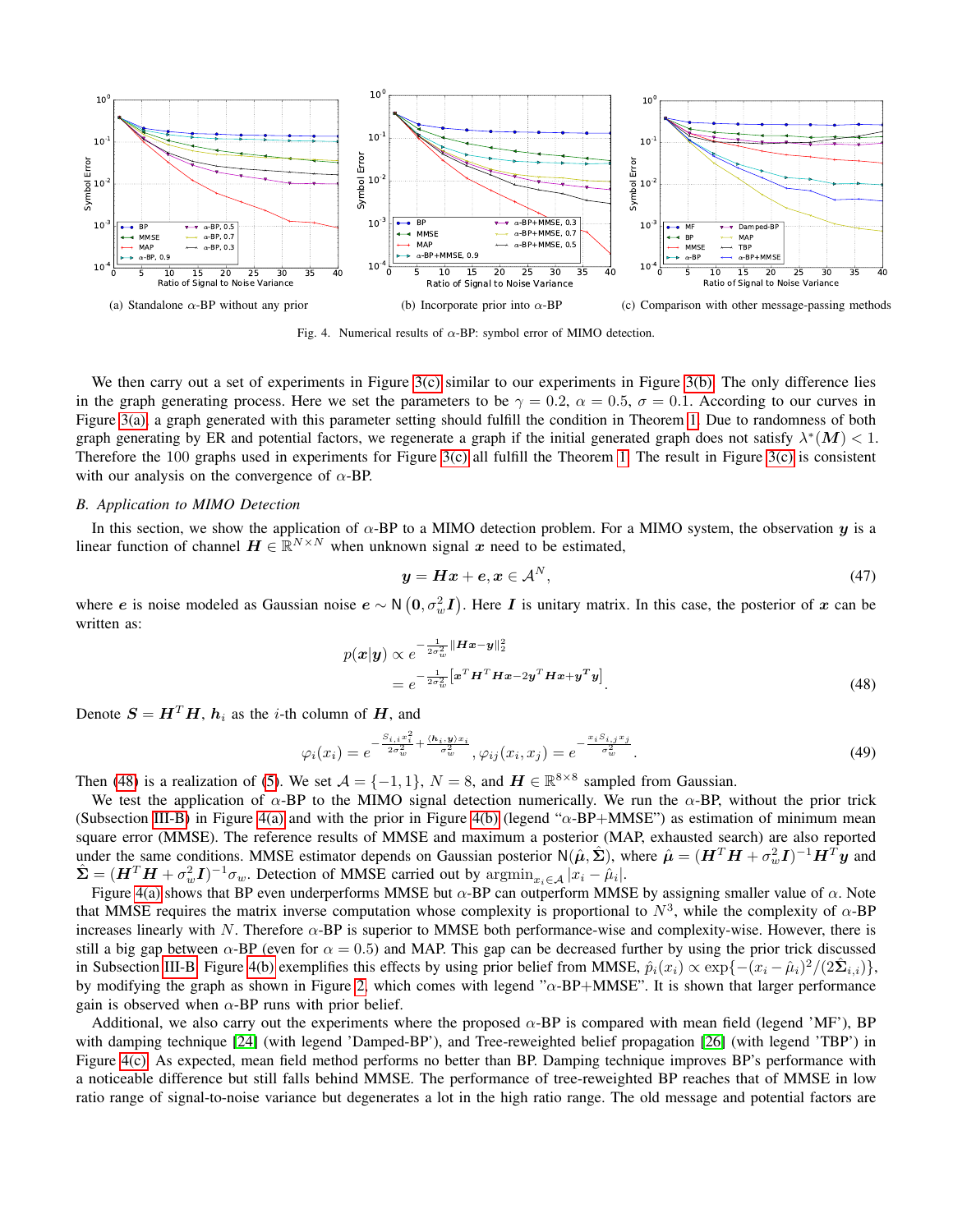reweighted by the edge appearance probability in TBP to compute new messages. In TBP, the edge appearance probability is the probability that the edge exists in a randomly chosen spanning tree from all possible spanning trees of graph  $G$ , which is usually expensive to compute.

# VII. CONCLUSION

In this paper, we have developed and analyzed a new alternative to standard BP message passing algorithm. The developed α-BP algorithm has the clear intuition of minimization of a localized  $\alpha$ -divergence. Convergence conditions of  $\alpha$ -BP are offered in binary state space of each random variable.  $\alpha$ -BP is a valid and practical algorithm accoinding to our experiments. With prior trick, the performance of  $\alpha$ -BP can be further improved. Future works would be to investigate more general conditions for convergence of  $\alpha$ -BP.

#### **REFERENCES**

- <span id="page-9-8"></span>[1] Christopher M. Bishop. *Pattern Recognition and Machine Learning (Information Science and Statistics)*. Springer-Verlag, Berlin, Heidelberg, 2006.
- <span id="page-9-1"></span>[2] J. Cspedes, P. M. Olmos, M. Snchez-Fernndez, and F. Perez-Cruz. Expectation propagation detection for high-order high-dimensional mimo systems. *IEEE Transactions on Communications*, 62(8):2840–2849, Aug 2014.
- <span id="page-9-23"></span>[3] Jian Du, Shaodan Ma, Yik-Chung Wu, Soummya Kar, and Jose M. F. Moura. Convergence analysis of distributed inference with vector-valued gaussian ´ belief propagation. *J. Mach. Learn. Res.*, 18(1):6302–6339, January 2017.
- <span id="page-9-31"></span>[4] Paul Erdos and Alfréd Rényi. On the evolution of random graphs. Publ. Math. Inst. Hung. Acad. Sci, 5(1):17–60, 1960.
- <span id="page-9-3"></span>[5] N. Friel, A. N. Pettitt, R. Reeves, and E. Wit. Bayesian inference in hidden markov random fields for binary data defined on large lattices. *Journal of Computational and Graphical Statistics*, 18(2):243–261, 2009.
- <span id="page-9-27"></span>[6] Soumya Ghosh, Francesco Delle Fave, and Jonathan Yedidia. Assumed density filtering methods for learning bayesian neural networks, 2016.
- <span id="page-9-29"></span>[7] J. Goldberger and A. Leshem. Pseudo prior belief propagation for densely connected discrete graphs. In *2010 IEEE Information Theory Workshop on Information Theory (ITW 2010, Cairo)*, pages 1–5, Jan 2010.
- <span id="page-9-19"></span>[8] Tom Heskes. On the uniqueness of loopy belief propagation fixed points. *Neural Comput.*, 16(11):23792413, November 2004.
- <span id="page-9-30"></span>[9] Gareth James, Daniela Witten, Trevor Hastie, and Robert Tibshirani. *An Introduction to Statistical Learning: With Applications in R*. Springer Publishing Company, Incorporated, 2014.
- <span id="page-9-2"></span>[10] C. Jeon, R. Ghods, A. Maleki, and C. Studer. Optimality of large mimo detection via approximate message passing. In *2015 IEEE International Symposium on Information Theory (ISIT)*, pages 1227–1231, June 2015.
- <span id="page-9-22"></span>[11] Frederic Koehler. Fast convergence of belief propagation to global optima: Beyond correlation decay. In *Advances in Neural Information Processing Systems 32*, pages 8329–8339. Curran Associates, Inc., 2019.
- <span id="page-9-7"></span>[12] F. R. Kschischang, B. J. Frey, and H. . Loeliger. Factor graphs and the sum-product algorithm. *IEEE Transactions on Information Theory*, 47(2):498–519, Feb 2001.
- <span id="page-9-17"></span>[13] Yingzhen Li, José Miguel Hernández-Lobato, and Richard E Turner. Stochastic expectation propagation. In C. Cortes, N. D. Lawrence, D. D. Lee, M. Sugiyama, and R. Garnett, editors, *Advances in Neural Information Processing Systems 28*, pages 2323–2331. Curran Associates, Inc., 2015.
- <span id="page-9-5"></span>[14] Guosheng Lin, Chunhua Shen, Ian Reid, and Anton van den Hengel. Deeply learning the messages in message passing inference. In *Proceedings of the 28th International Conference on Neural Information Processing Systems - Volume 1*, NIPS'15, pages 361–369, Cambridge, MA, USA, 2015. MIT Press.
- <span id="page-9-24"></span>[15] Dmitry M. Malioutov, Jason K. Johnson, and Alan S. Willsky. Walk-sums and belief propagation in gaussian graphical models. *J. Mach. Learn. Res.*, 7:20312064, December 2006.
- <span id="page-9-14"></span>[16] Thomas P. Minka. Expectation propagation for approximate bayesian inference. In *Proceedings of the 17th Conference in Uncertainty in Artificial Intelligence*, UAI '01, pages 362–369, San Francisco, CA, USA, 2001. Morgan Kaufmann Publishers Inc.
- <span id="page-9-15"></span>[17] Thomas P. Minka. *A Family of Algorithms for Approximate Bayesian Inference*. PhD thesis, Cambridge, MA, USA, 2001. AAI0803033.
- <span id="page-9-16"></span>[18] Tom Minka. Divergence measures and message passing. Technical Report MSR-TR-2005-173, January 2005.
- <span id="page-9-4"></span>[19] G. Montufar. Restricted Boltzmann Machines: Introduction and Review. *ArXiv e-prints*, June 2018.
- <span id="page-9-20"></span>[20] Joris M. Mooij and Hilbert J. Kappen. Sufficient conditions for convergence of loopy belief propagation. *CoRR*, abs/1207.1405, 2012.
- <span id="page-9-21"></span>[21] N. Noorshams and M. J. Wainwright. Stochastic belief propagation: A low-complexity alternative to the sum-product algorithm. *IEEE Transactions on Information Theory*, 59(4):1981–2000, April 2013.
- <span id="page-9-28"></span>[22] Manfred Opper. *A Bayesian Approach to On-Line Learning*, page 363378. Cambridge University Press, USA, 1999.
- <span id="page-9-13"></span>[23] Manfred Opper and Ole Winther. Gaussian processes for classification: Mean-field algorithms. *Neural Comput.*, 12(11):2655–2684, November 2000.
- <span id="page-9-12"></span>[24] Marco Pretti. A message-passing algorithm with damping. *Journal of Statistical Mechanics: Theory and Experiment*, 2005(11):P11008–P11008, nov 2005.
- <span id="page-9-25"></span>[25] T. G. Roosta, M. J. Wainwright, and S. S. Sastry. Convergence analysis of reweighted sum-product algorithms. *IEEE Transactions on Signal Processing*, 56(9):4293–4305, Sep. 2008.
- <span id="page-9-10"></span>[26] M. J. Wainwright and M. I. Jordan. *Graphical Models, Exponential Families, and Variational Inference*. now, 2008.
- <span id="page-9-34"></span>[27] Martin Wainwright, Tommi Jaakkola, and Alan Willsky. Tree-reweighted belief propagation algorithms and approximate ml estimation by pseudo-moment matching. 21, 12 2002.
- <span id="page-9-18"></span>[28] Yair Weiss. Correctness of local probability propagation in graphical models with loops. *Neural Comput.*, 12(1):141, January 2000.
- <span id="page-9-11"></span>[29] Wim Wiegerinck and Tom Heskes. Fractional belief propagation. In *Proceedings of the 15th International Conference on Neural Information Processing Systems*, NIPS'02, pages 438–445, Cambridge, MA, USA, 2002. MIT Press.
- <span id="page-9-33"></span>[30] J. S. Yedidia, W. T. Freeman, and Y. Weiss. Constructing free-energy approximations and generalized belief propagation algorithms. *IEEE Transactions on Information Theory*, 51(7):2282–2312, July 2005.
- <span id="page-9-9"></span>[31] Jonathan S. Yedidia, William T. Freeman, and Yair Weiss. Generalized belief propagation. In *Proceedings of the 13th International Conference on Neural Information Processing Systems*, NIPS'00, pages 668–674, Cambridge, MA, USA, 2000. MIT Press.
- <span id="page-9-32"></span>[32] Jonathan S. Yedidia, William T. Freeman, and Yair Weiss. *Understanding Belief Propagation and Its Generalizations*, page 239269. Morgan Kaufmann Publishers Inc., San Francisco, CA, USA, 2003.
- <span id="page-9-6"></span>[33] KiJung Yoon, Renjie Liao, Yuwen Xiong, Lisa Zhang, Ethan Fetaya, Raquel Urtasun, Richard S. Zemel, and Xaq Pitkow. Inference in probabilistic graphical models by graph neural networks. *CoRR*, abs/1803.07710, 2018.
- <span id="page-9-0"></span>[34] R. Zhang, C. A. Bouman, J. Thibault, and K. D. Sauer. Gaussian mixture markov random field for image denoising and reconstruction. In *2013 IEEE Global Conference on Signal and Information Processing*, pages 1089–1092, Dec 2013.
- <span id="page-9-26"></span>[35] Huaiyu Zhu and Richard Rohwer. Information geometric measurements of generalisation. Technical report, 1995.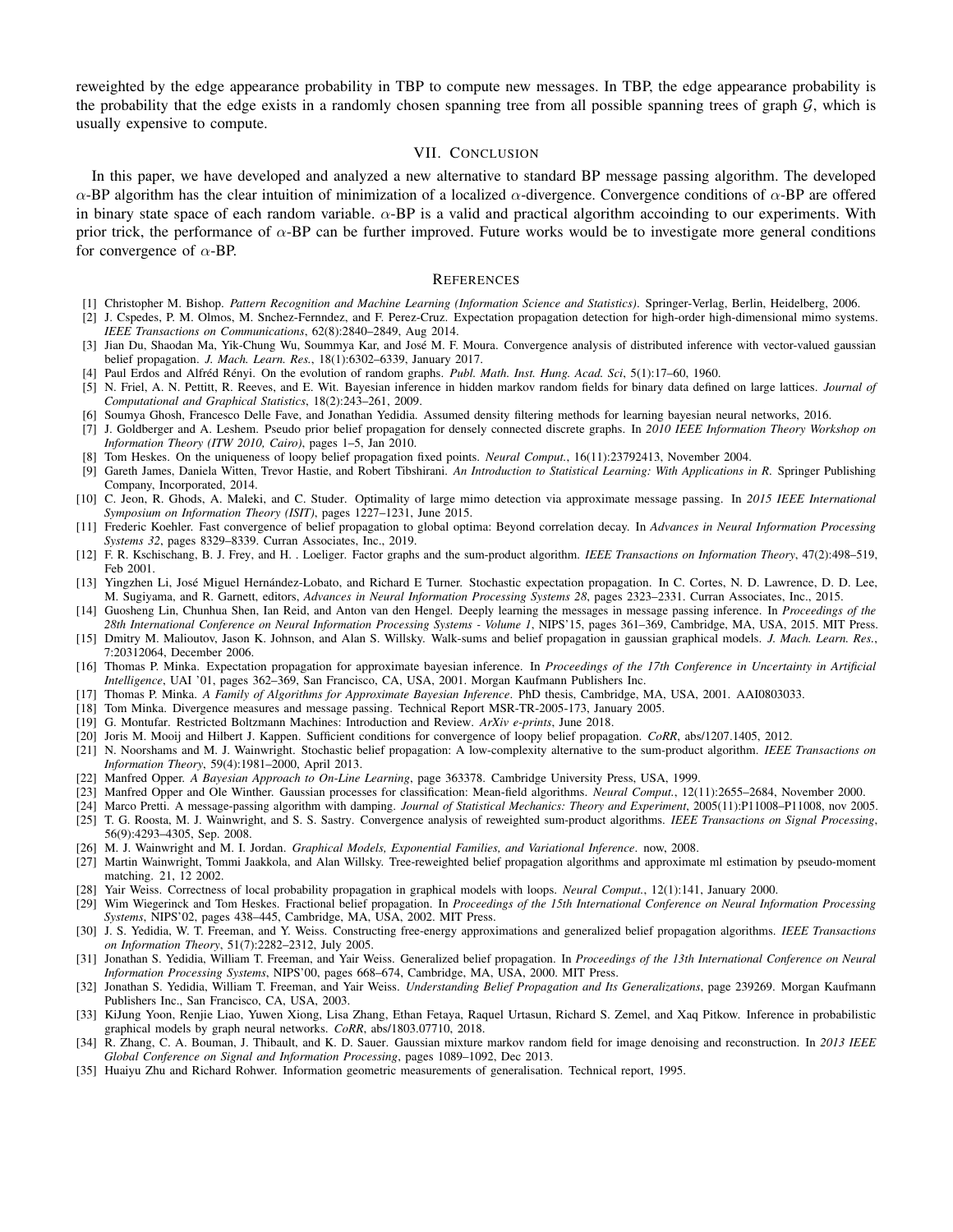## <span id="page-10-0"></span>APPENDIX

## *A. Mean Field*

<span id="page-10-1"></span>Although mean field method is developed also based on the assumption of fully factorized approximattion, it is derived from a different way against  $\alpha$ -BP. As explained in [\[32\]](#page-9-32), the mean field method can be obtained from minimizing a Gibbs free energy

$$
F_{MF}(q_{MF}(\boldsymbol{x})) = \sum_{\boldsymbol{x}} q_{MF}(\boldsymbol{x}) \log \frac{q_{MF}(\boldsymbol{x})}{\tilde{p}(\boldsymbol{x})},\tag{50}
$$

with  $q_{MF}(\boldsymbol{x})$  defined as

 $q_{MF}(\boldsymbol{x}) = \prod$ s∈V  $q_s(x_s)$ . (51)

Then [\(50\)](#page-10-1) can be rewritten as

$$
F_{MF}(q_{MF}(\boldsymbol{x})) = \sum_{s \in \mathcal{V}} \sum_{x_s} q_s(x_s) \ln q_s(x_s)
$$
  
 
$$
- \sum_{s \in \mathcal{V}} \sum_{x_s} q_s(x_s) \ln \varphi_s(x_s)
$$
  
 
$$
- \sum_{(s,t) \in \mathcal{E}} \sum_{x_s} q_s(x_s) q_t(x_t) \ln \varphi_{st}(x_s, x_t).
$$
 (52)

The mean field method can be obtained from solving  $\min_{q_s(x_s)} F_{MF}(q_{MF}(\boldsymbol{x}))$  for all  $\{q_s(x_s)\}\$ alternatively.

## *B. BP*

As is known, standard belief propagation has the intuition as the minimization of Bethe free energy [\[30\]](#page-9-33). In Bethe approximation, pairwise-node joint approximation  $\{q_{st}(x_s, x_t)\}$  is considered apart from the single-node approximation  $\{q_s(x_s)\}$ . The Bethe approximation takes the form of

$$
q_B(\boldsymbol{x}) = \frac{\prod_{(s,t)\in\mathcal{E}} q_{st}(x_s, x_t)}{\prod_{s\in\mathcal{V}} q_s(x_s)^{N_s - 1}},
$$
\n(53)

where  $N_s$  is the number of neighbors of node s in the factor graph. In this case the variational free energy named Bethe free energy is

$$
F_B(q_B(\boldsymbol{x})) = \sum_{(s,t)\in\mathcal{E}} \sum_{x_s, x_t} q_{st}(x_s, x_t) \ln \frac{q_{st}(x_s, x_t)}{\varphi_{st}(x_s, x_t)}
$$

$$
+ \sum_{s\in\mathcal{V}} \sum_{x_s} q_s(x_s) \ln \frac{q_s(x_s)}{\varphi_s(x_s)} - \sum_{s\in\mathcal{V}} N_s \sum_{x_s} q_s(x_s) \ln q_s(x_s). \tag{54}
$$

The minimization of  $F_B$ , with marginalization constraints  $\sum_{x_s} q_{st}(x_s, x_t) = q_t(x_t)$ ,  $\forall$   $(s, t) \in \mathcal{E}$ , recovers the message update rule of standard BP as in [\(18\)](#page-3-5) in our paper, i.e.

<span id="page-10-2"></span>
$$
m_{ts}^{\text{new}}(x_s) \propto \sum_{x_t} \varphi_{st}(x_s, x_t) \varphi_t(x_t) \prod_{w \in \mathcal{N}(t) \backslash s} m_{wt}(x_t). \tag{55}
$$

As can be seen by comparing [\(17\)](#page-3-3) in our paper with [\(55\)](#page-10-2) here, the message passing rule of standard BP can be recovered from that of  $\alpha$ -BP by setting all edges'  $\alpha$  value to be 1.

The damping technique is to update the message by a soft combination instead of directly applying the update message to be the new message. The damping technique is usually applied to standard BP in order to help the convergence. To clearly state the difference between message update rule of BP with damping (damped BP) and that of  $\alpha$ -BP, we give the message update of damped BP

$$
m_{ts}^{\text{new}}(x_s) \propto m_{ts}(x_s)^\gamma \bigg[ \sum_{x_t} \varphi_{st}(x_s, x_t) \varphi_t(x_t) \prod_{w \in \mathcal{N}(t) \setminus s} m_{wt}(x_t) \bigg]^{1-\gamma} \tag{56}
$$

that does soft update in product way, where  $0 < \gamma < 1$ .